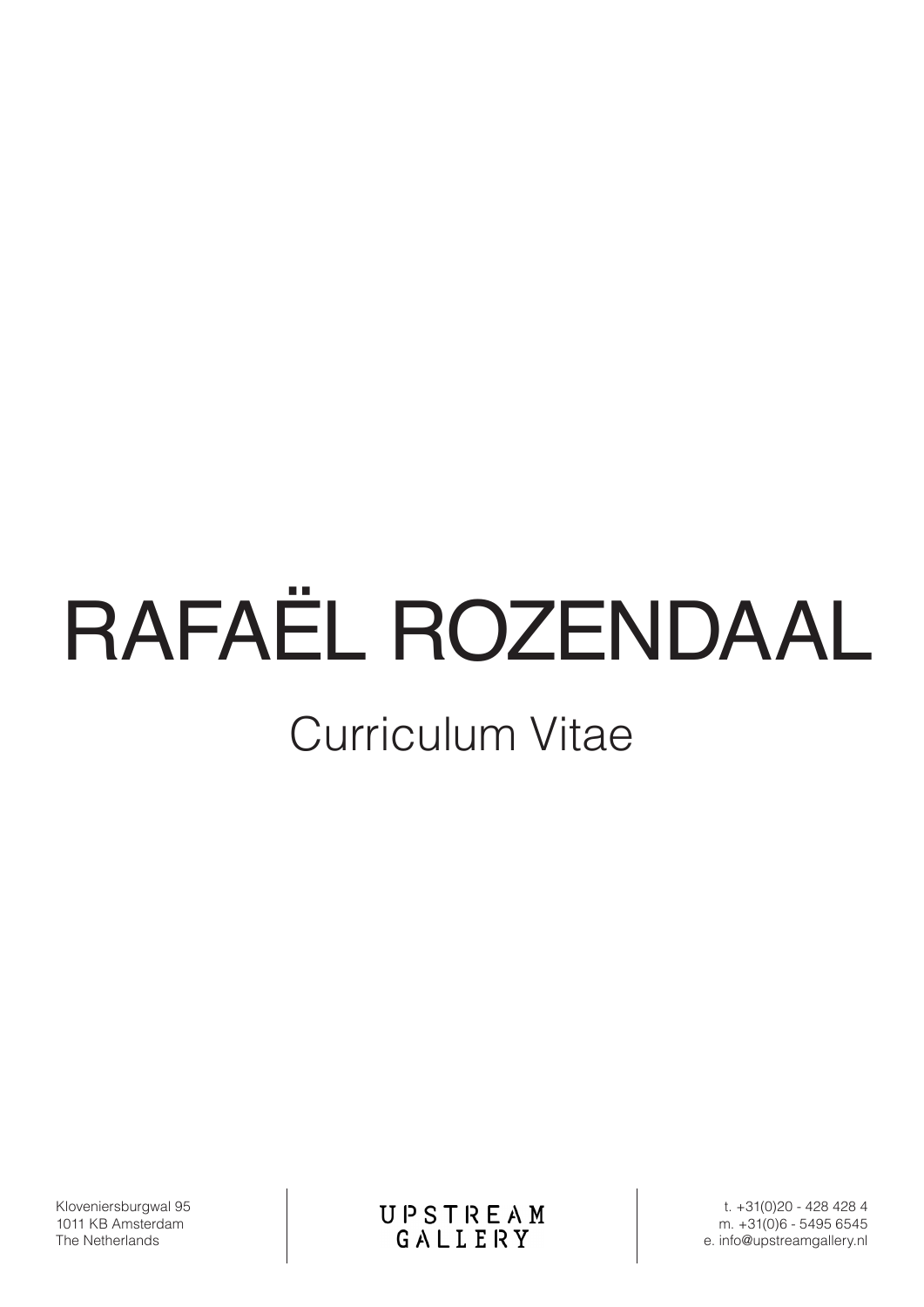| Name:             | Rafaël Rozendaal            |
|-------------------|-----------------------------|
| <b>Website</b>    | www.newrafael.com           |
| Date of Birth:    | 1980, The Netherlands       |
| <b>Residence:</b> | New York City, USA          |
| <b>Education:</b> | 2002 Art Academy Maastricht |

#### **SOLO AND GROUP EXHIBITIONS (SELECTION)**

2022 CodeX, curated by Aorist, Biennale of Venice, Venice, Italy NFT Art and The Blockchain, a rose is a rose, Amsterdam, Netherlands 2021 La realtà, i Linguaggi, Galleria Astuni, Bologna, curated by Fabio Cavallucci Ethereal Aether, Hermitage Museum, St Petersburg Permanent Distraction, Site Gallery, UK (solo) Stories of Abstraction, Fondation Ricard, Paris Mechanical Paintings, Upstream Gallery, Amsterdam (solo) Permanent Distraction, Site Gallery, Sheffield Calm, TSCA, Tokyo (solo) Sans Objet, Centre Pompidou, Paris Kenjiro Okazaki, Enrico Isamu Oyama, Rafaël Rozendaal, TSCA, Tokyo 2020 Good Pictures, Deitch Gallery, New York Quiet, Calm, Staring, Upstream Gallery, Amsterdam (curator) Websites, Site Gallery, Sheffield UK Cultural Matter, LIMA, Amsterdam 2019 Discrete Objects, Upstream Gallery, Amsterdam (solo) Screen It, Hasselt, Belgium Nervous, Postmasters, Rome (solo) Double Pressure, Centraal Museum Utrecht (solo) A Semblance of the Indefinite, Hessel Museum of Art, Bard College Trouble in Paradise, Kunsthal, Rotterdam Out of Office, Museum Singer Laren, The Netherlands Don't do too much, Postmasters Gallery, New York (solo) Post Analog Studio, The Hole, New York Healing Light, Galerie LUMC, The Netherlands 2018 Freedom of Movement, Stedelijk Museum, Amsterdam Programmed, Whitney Museum, New York Generosity, Towada Art Center, Japan (solo) Portraits, Steve Turner, Los Angeles (solo) From Zero to 2018, Upstream Gallery, Amsterdam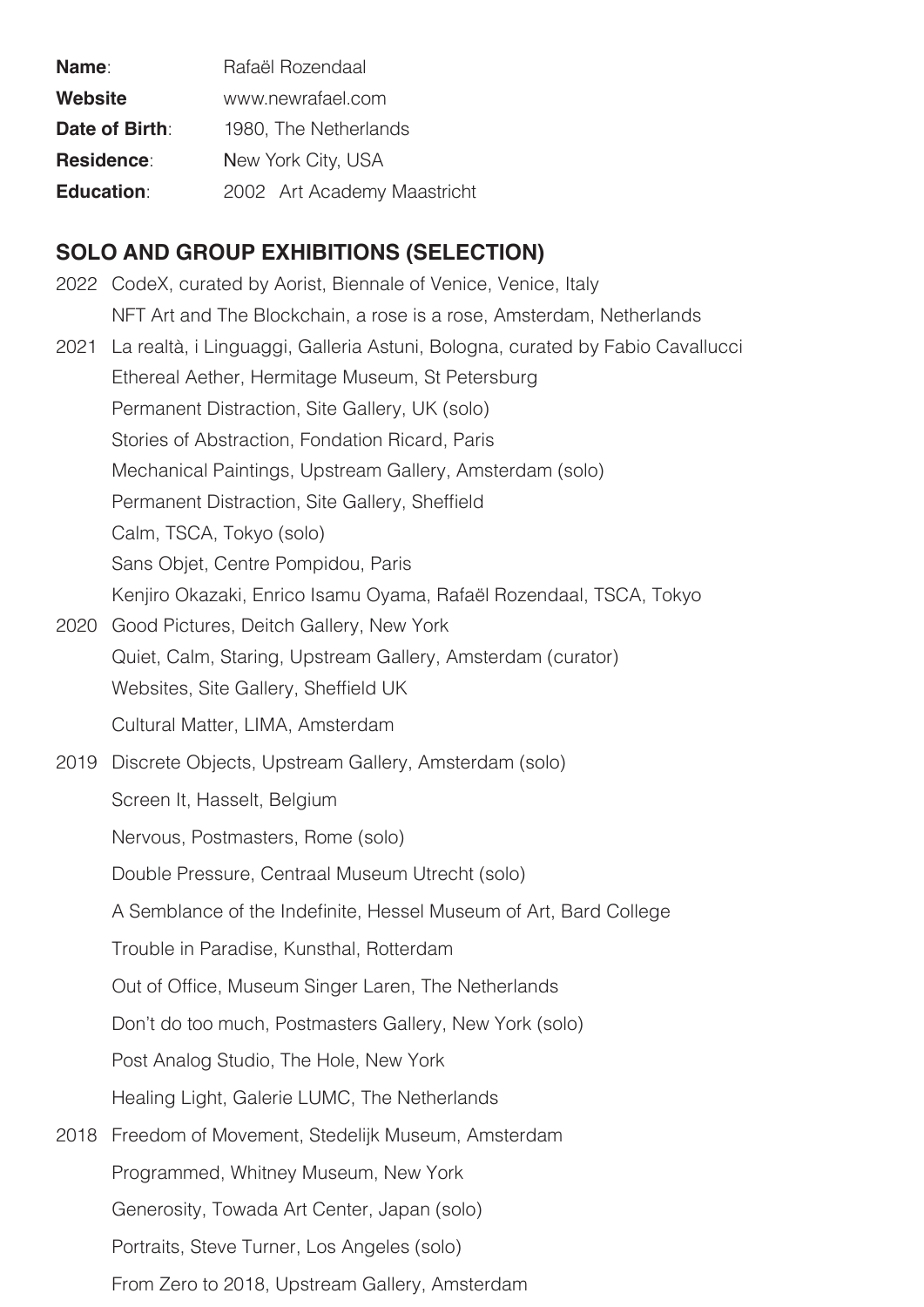Measurements, Societe, Brussels

De Meest Eigentijdse Schilderijen, Dordrecht Museum, The Netherlands

A Lesson Loosely Learned, Galeria Cavalo, Rio

Portals\_Thresholds, Cleveland Institute of Arts, US Mapping the Invisible, Yebisu festival, TOP Museum, Tokyo Colour & Abstraction, Textile Museum, Netherlands

2017 Anti Social, Postmasters, New York (solo) Convenient, Takuro Someya, Tokyo (solo) Stedelijk Base, Stedelijk Museum, Amsterdam Choice and Chance, Eye Film Museum, Amsterdam Art from the Hugo Brown Family Collection, Kunsthal, Rotterdam Sleepmode: The Art of the Screensaver, Nieuwe Instituut, Rotterdam (curator) Kenpoku Festival, Japan Hello Robot, Vitra Museum, Germany Cubicles, Foam Museum, Amsterdam Popular Screen Sizes, JCC Singapore Insomnia, Bonniers Konsthall, Stockholm 2016 Complex Computational Compositions, Upstream, Amsterdam (solo) Abstract Browsing, Steve Turner, Los Angeles (solo) Somewhere, Takuro Someya, Tokyo (solo) Kenpoku Festival, Ibaraki, Japan BYOB, Stedelijk Museum, Amsterdam (curator) Doings & Knots, Tallin Art Hall, Estonia Dialogue with Something Invisible, Artium, Japan New Gameplay, Nam June Paik art center, Seoul Digital Abstraction, HEK, Basel Unknown Landscape, Upstream Gallery, Amsterdam 2015 Soft Focus, MU, Eindhoven (solo) Haiku, Postmasters, New York (solo) Times Square Midnight Moment, New York (solo) On And On, Carl Kostyál, Isbrytaren, Stockholm (solo) STRP Biennial, Eindhoven L'art et le Numérique en Résonance, La Maison Populaire, Montreuil Mankind/Machinekind, Krinziger Projecte, Vienna 2014 Almost Nothing, Hardly Anything, Steve Turner, Los Angeles (solo) External Memory, Upstream Gallery, Amsterdam (solo) Seoul Art Square, Seoul, Korea (solo) Born Digital, Museum of the Image, Breda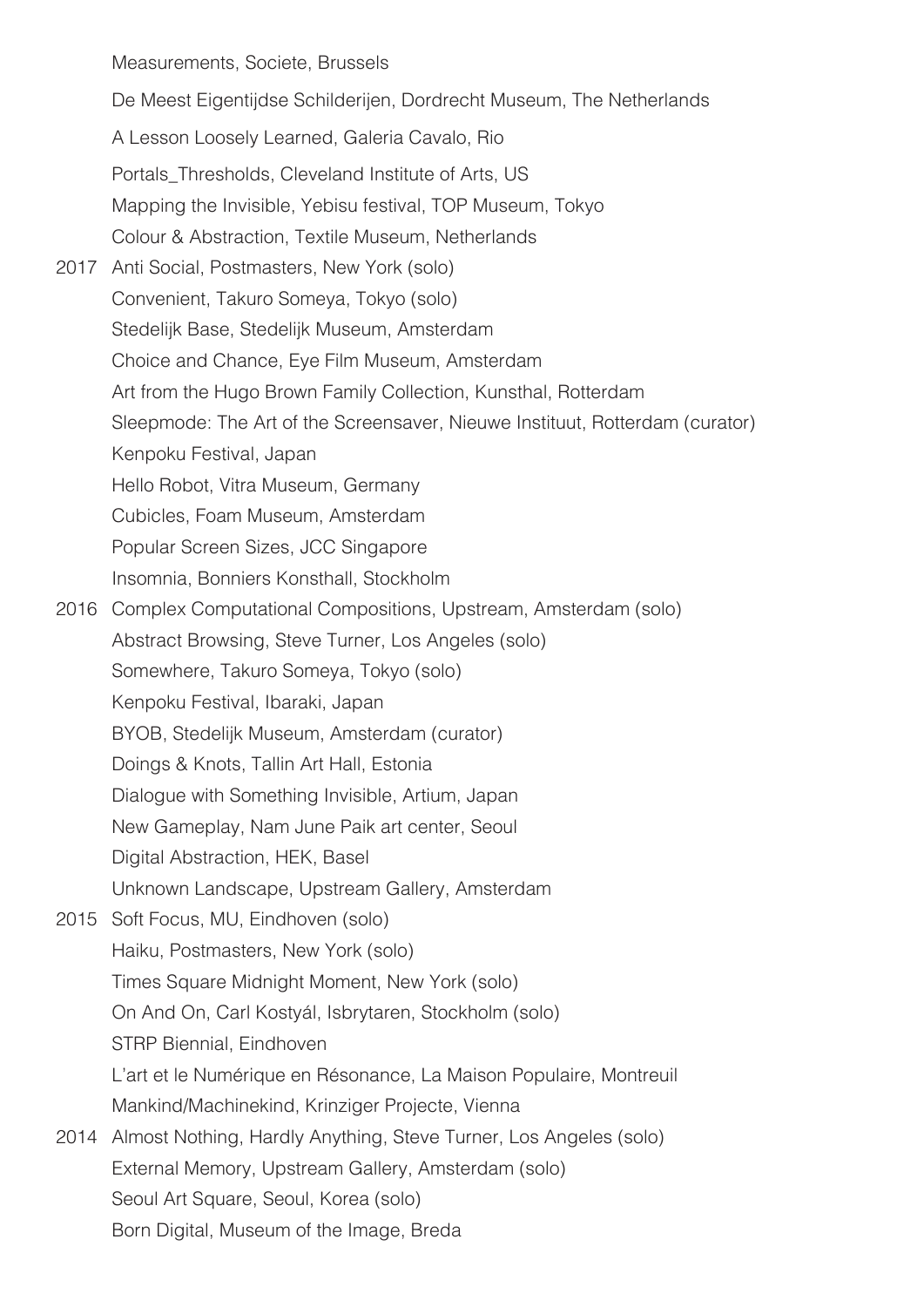The Moving Museum, Istanbul Selected Websites, Hammer Museum, LA Liquid Crystal, Honor Fraser Gallery, LA Looking at Something, Telfair Museum, Savannah Illumination, G8 Gallery, Tokyo 2013 Everything you see is in the past, Postmasters Gallery, New York (solo) Seoul Art Square, Seoul (solo) Paddles On!, Phillips, New York BYOB Mobile, Printed Matter, New York Being in the wired world, Kawasaki City Museum, Japan Cold Void, KK Outlet, Los Angeles 6 websites, Salon94 Bowery, New York Book Machine, Centre Pompidou, Paris Node Festival, Kunstverein Frankfurt #FutureMyth, 319 Scholes, New York Brand Innovations, Carroll/Fletcher, London Notes on a new nature, Art et Amicitae, Amsterdam 2012 Everything Always Everywhere, Steve Turner Contemporary, Los Angeles (solo) Everything Dies, Kunstverein Arnsberg, Germany (solo) In and Out, Tetem, The Netherlands (solo) Mythology Online, Science Museum, Moscow Without Hesitation, Tokyo AND Festival, UK Seoul Art Square, Seoul, Korea BYOB MOCA LA, MOCA Geffen, LA Richteriana, Postmasters Gallery, NYC Dotcom, Centre d'Art Bastille, Grenoble Nova, Museu da Imagem e do Som de São Paulo 2011 The Shift, W139, Amsterdam (solo) To Walk The Night, Gloria Maria Gallery, Milan (solo) New Information, Nordin Gallery, Stockholm (solo) In Motion, With Project Space, NYC (solo) BYOB: Games, Postmasters Gallery, NYC Extimacy, CACT, Lugano, Switzerland BYOB Amsterdam, W139 (curator) BYOB Tokyo, Tokyo BYOB Venezia, Venice Biennial, Venezia (curator) File Festival, Rio de Janeiro BYOB Paris, Paris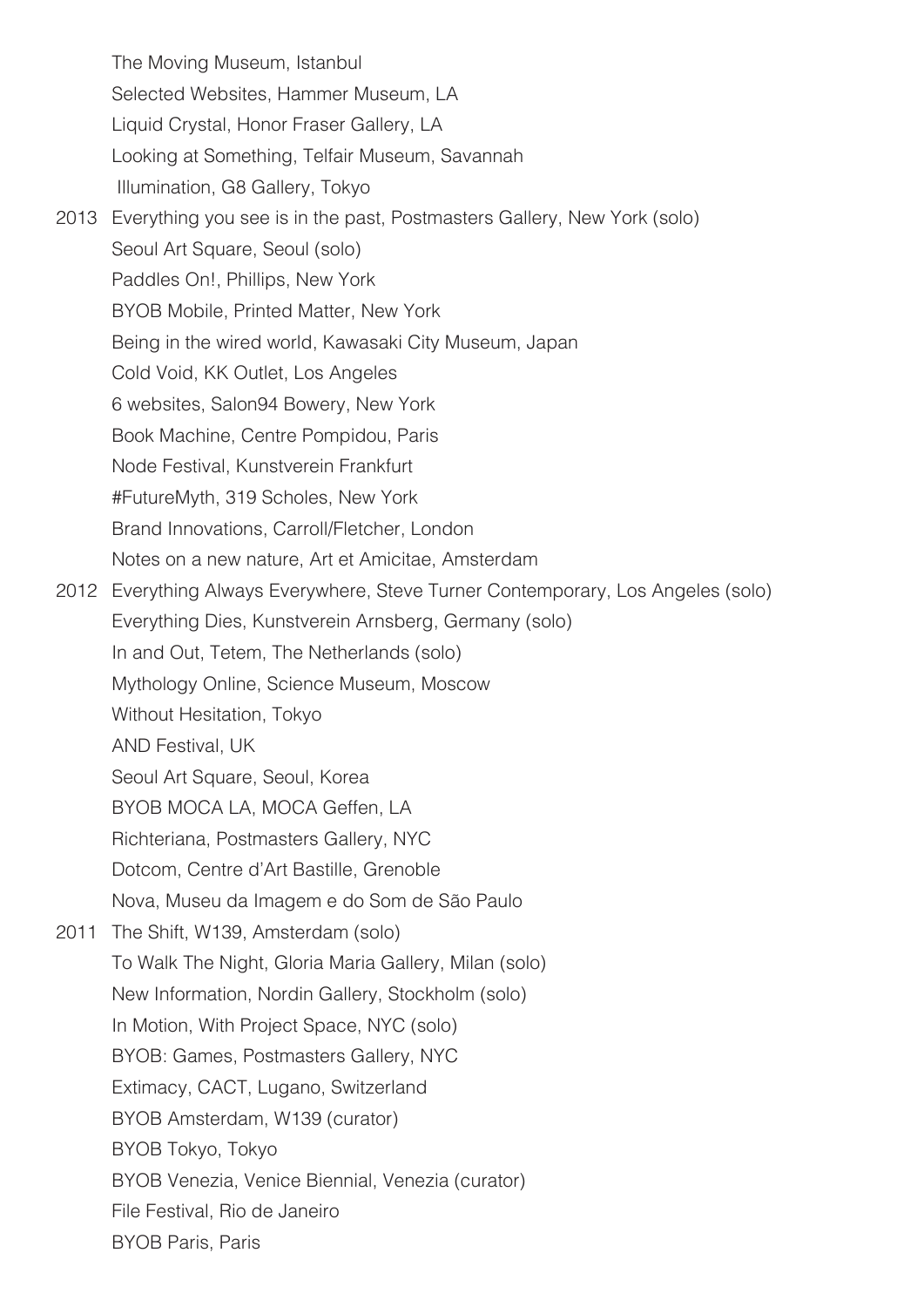BYOB London, London

Rojo Nova Festival, Rio de Janeiro

DLD Conference, Munich, Germany

- 2010 Thank You Very Much, Future Gallery, Berlin (solo) Thank You Very Much, Future Gallery, Berlin (solo) Perfect Vacuum, Galeri Pictura, Sweden (solo) Yes For Sure, NIMk, Amsterdam (solo) Broken Self, Spencer Brownstone gallery, New York (solo) I'm good, TSCA, Tokyo (solo) Speedshow/PeepShow, Hong Kong BYOB NYC, Spencer Brownstone Gallery, New York (curator) Bal Jaune Ricard, Paris BYOB Athens, Kunsthalle Athena, Greece Speedshow, Amsterdam BYOB (bring your own beamer), Berlin (curated w Anne de Vries) Kunsthalle Athena, Athens, Greece Texture Maps, Nest, The Hague Better Brain: Projected Manifestations of Futurity, Future Gallery, Berlin Don't worry, be happy!, Showroom Mama, Rotterdam 2009 The Real Thing, MU art foundation, Eindhoven Really Really Big, NP3, Groningen (solo) The Last Session, De Brakke Grond, Amsterdam AFK sculpture park (away from keyboard), Berlin Afficha Festival, Moscow Biennale di Venezia, Padiglione Internet, Venice, Italy The New Easy, Art News, Berlin Are you sure you are you?, Spencer Brownstone Gallery, NYC Straylight Cavern, Cell Project Space, London The Real Thing, MU art foundation, Eindhoven 2008 Love Delirium, Kunstraum Niederoesterreich, Vienna FILE, São Paolo, Brasil Rhizome commissions, New Museum, New York Point of no Return, Rubicon Gallery, Dublin The Long Cigarette, SMCS, Amsterdam Webcra.sh, Pictura, Dordrecht 2007 Flaming Log, Carmelitas Gallery, Barcelona (solo) Piece by Piece, Galeria dels Angels, Barcelona (solo) Dazed & Confused vs. Andy Warhol, Baltic Mill, England
	- Existential Computing, Hayward Gallery, London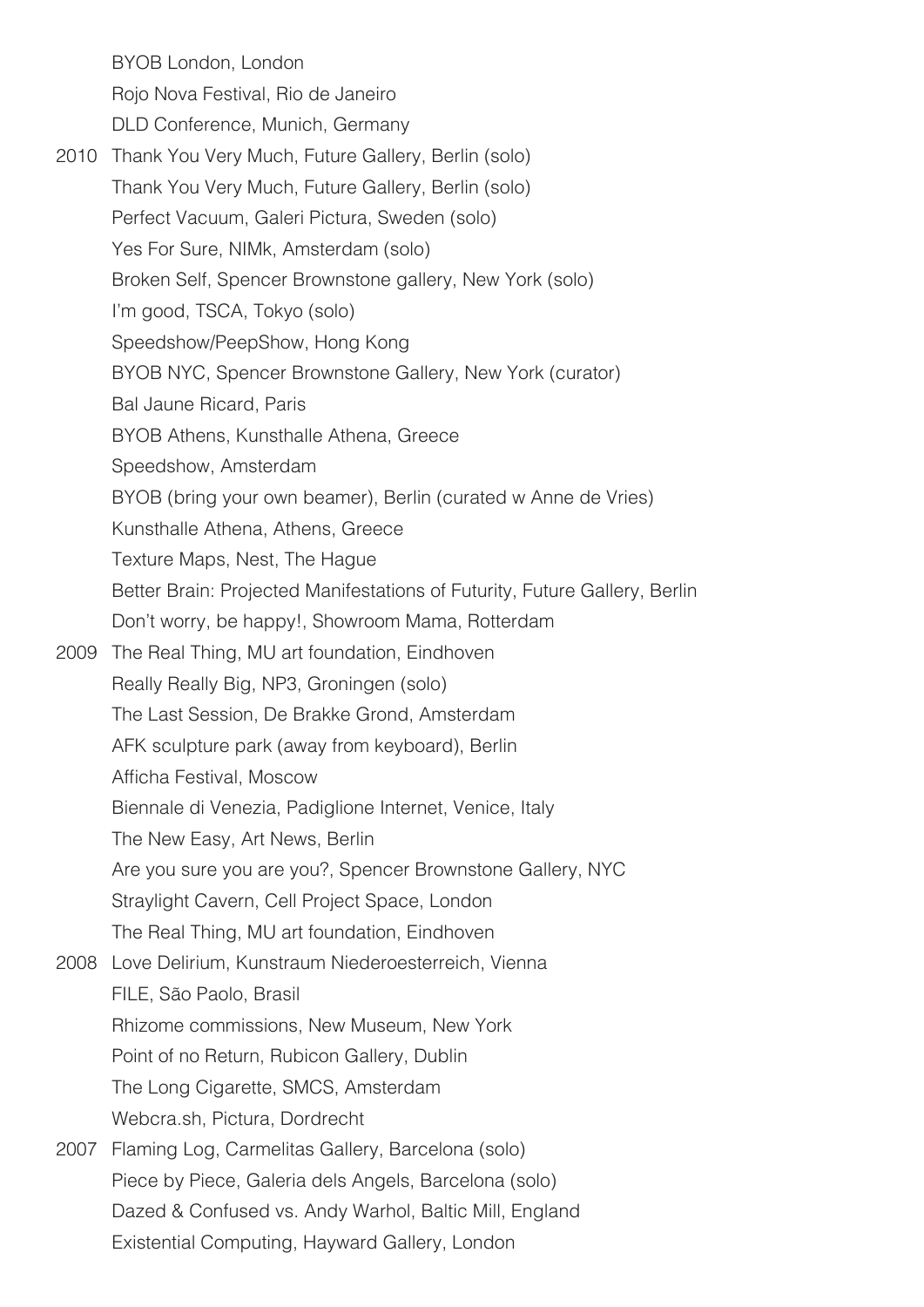Much Better Than This, Horsecross, Perth

- 2006 SMCS op 11, Amsterdam (solo) Neen Evening, SMCS, Amsterdam Neen Demo, Benaki Museum, Athens Superneen, Galleria Pack, Milan Inside Out, Fonds BKVB, Amsterdam
- 2005 Neen Season, Sketch, London (solo) Loop of Neen, Loop Festival, Barcelona Bienal de Valencia, Valencia, Spain Sonar Festival, Barcelona It Will Never be the Same, le Magasin, Grenoble, France
- 2004 It Will Never be the Same, Quarantine, Amsterdam (solo) Neen Porn, Galeria dels Angels, Barcelona New Masters of Universe, Moca Taipei, Taiwan NeenToday, MU art foundation, eindhoven, the netherlands (curator) I am Very Very Sorry, Gallery MVZ, Amsterdam
- 2002 White Trash, Electronic Orphanage, Los Angeles (solo) Afterneen, Casco, Utrecht, Netherlands Neen World, Vilette Numerique, Paris WhitneyBiennial.com, New York
- 2001 Biennale.net, Deitch projects, New York Tirana Biennale, Tirana Albania

#### **COLLECTIONS (SELECTION)**

Whitney Museum of American Art (New York) Takuma Collection (Tokyo) Stedelijk Museum (Amsterdam) Museum Voorlinden (Wassenaar, NL) Lisser Art Museum (Lisse, NL) MOTI (Museum of the Image, Breda, NL) Textielmuseum (Tilburg, NL) KRC Collection Collection Hugo & Carla Brown

#### **LECTURES (SELECTION)**

Yale (New Haven) DLD (Munich) AIT (Tokyo) Ecole des Beaux Arts (Paris)